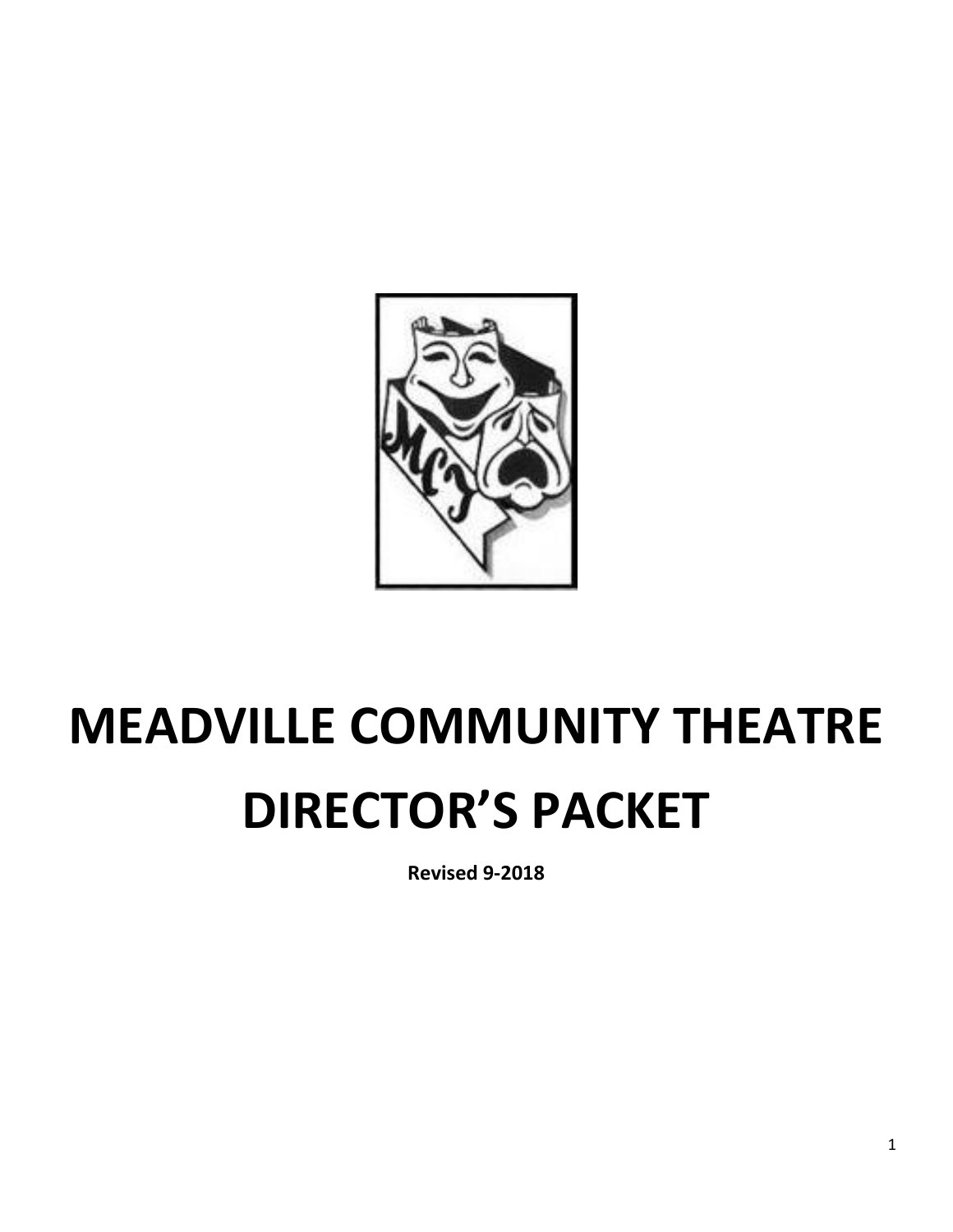#### **TABLE OF CONTENTS**

| $\label{eq:3} \mathsf{Programs}.\textcolor{red}{.\textcolor{blue}{.}\textcolor{blue}{.}\textcolor{blue}{.}\textcolor{blue}{.}\textcolor{blue}{.}\textcolor{blue}{.}\textcolor{blue}{.}\textcolor{blue}{.}\textcolor{blue}{.}\textcolor{blue}{.}\textcolor{blue}{.}\textcolor{blue}{.}\textcolor{blue}{.}\textcolor{blue}{.}\textcolor{blue}{.}\textcolor{blue}{.}\textcolor{blue}{.}\textcolor{blue}{.}\textcolor{blue}{.}\textcolor{blue}{.}\textcolor{blue}{.}\textcolor{blue}{.}\textcolor{blue}{.}\textcolor{blue}{.}\textcolor{blue}{.}\textcolor{blue}{.}\textcolor{blue}{.}\textcolor{blue}{.}\textcolor{$ |  |
|-------------------------------------------------------------------------------------------------------------------------------------------------------------------------------------------------------------------------------------------------------------------------------------------------------------------------------------------------------------------------------------------------------------------------------------------------------------------------------------------------------------------------------------------------------------------------------------------------------------------|--|
|                                                                                                                                                                                                                                                                                                                                                                                                                                                                                                                                                                                                                   |  |
|                                                                                                                                                                                                                                                                                                                                                                                                                                                                                                                                                                                                                   |  |
|                                                                                                                                                                                                                                                                                                                                                                                                                                                                                                                                                                                                                   |  |
|                                                                                                                                                                                                                                                                                                                                                                                                                                                                                                                                                                                                                   |  |
|                                                                                                                                                                                                                                                                                                                                                                                                                                                                                                                                                                                                                   |  |
|                                                                                                                                                                                                                                                                                                                                                                                                                                                                                                                                                                                                                   |  |
|                                                                                                                                                                                                                                                                                                                                                                                                                                                                                                                                                                                                                   |  |
|                                                                                                                                                                                                                                                                                                                                                                                                                                                                                                                                                                                                                   |  |
|                                                                                                                                                                                                                                                                                                                                                                                                                                                                                                                                                                                                                   |  |
|                                                                                                                                                                                                                                                                                                                                                                                                                                                                                                                                                                                                                   |  |
|                                                                                                                                                                                                                                                                                                                                                                                                                                                                                                                                                                                                                   |  |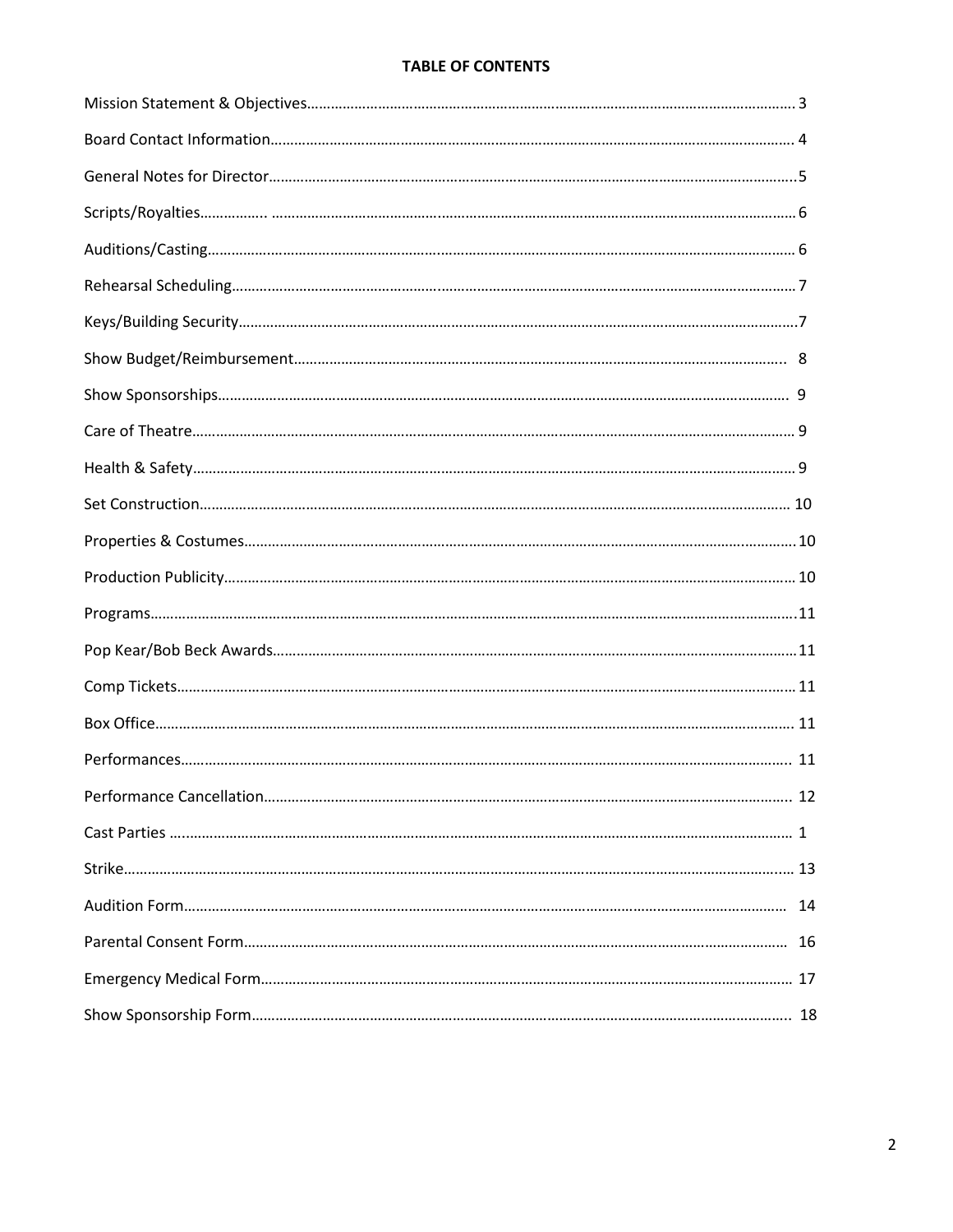#### *MCT Mission Statement:*

*The Meadville Community Theatre is a non-profit community organization dedicated to promoting the theatre arts in Meadville and the surrounding areas. MCT strives to provide an open avenue for individual creative expression through participation in all aspects of producing high-quality amateur theatrical productions.*

The objectives of MCT are as follows:

- To work among the citizens of the community to gain broad support of theatrical pursuits to improve attitudes toward the dramatic arts and to open the doors of the dramatic arts to all the community.
- To promote continuous improvement in the presentation of the dramatic arts and be aware of the theatrical interests of all segments of the community and work to provide artistic presentations to serve those interest.
- To develop and provide leadership and act as an artistic resource to all organizations in the community.
- To educate and act as a training ground, to promote and develop skills and talent, and to encourage the various arts and crafts to find common expression in the theatre.
- To provide the proper environment's and atmosphere for artistic expression.
- To communicate and develop ideas and to encourage learning.
- To promote the involvement of the young citizens of the community and to encourage and assist them in realizing their maximum potential in the dramatic arts.
- To entertain and to promote intergroup relations.
- To secure adequate financial support for its activities to the benefit of all citizens.
- To promote and protect the rights and welfare of its members.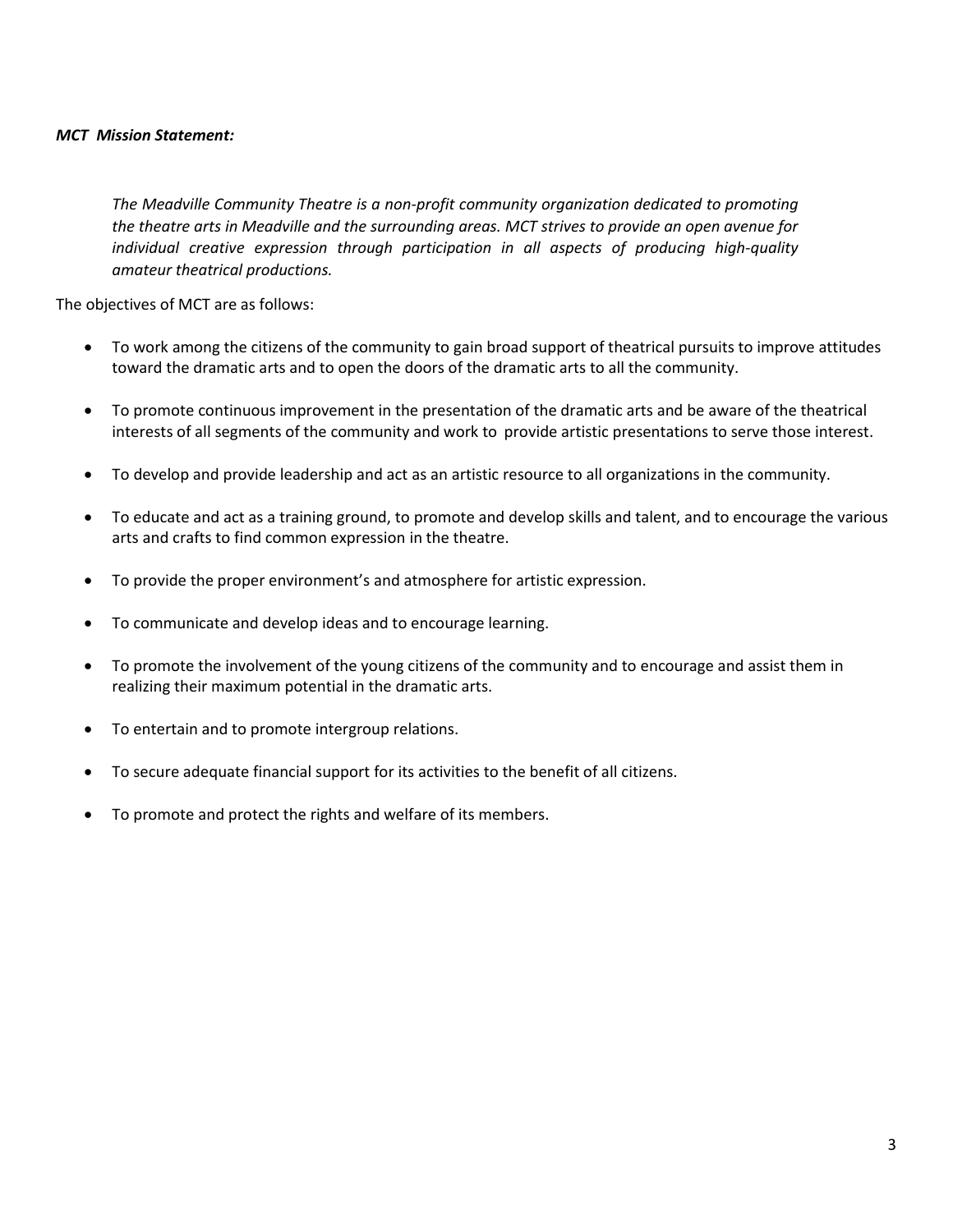The following packet is meant to serve as a guide for you, as director for an MCT production. It details the responsibilities of MCT directors, as well as the responsibilities of the board in supporting MCT directors. Please feel free to contact anyone on the Board of Directors with any questions or concerns. Theatre is a collaborative process and our goal is to work with directors to achieve a successful and professional production.

## **CONTACT INFORMATION**

President – Audrey Schweitzer [president@mctbackstage.com](mailto:president@mctbackstage.com)

Vice president – Mitchell King [vicepresident@mctbackstage.com](mailto:vicepresident@mctbackstage.com)

Treasurer – Christopher Seeley [treasurer@mctbackstage.com](mailto:treasurer@mctbackstage.com)

Production – Katie Wickert [production@mctbackstage.com](mailto:production@mctbackstage.com)

Publicity – Jacklyn Schnauber [publicity@mctbackstage.com](mailto:publicity@mctbackstage.com)

Member-at-Large – Irene Kipp [memberatlarge@mctbackstage.com](mailto:memberatlarge@mctbackstage.com)

Allegheny Security (located in Newton Observatory) – 814-332-3357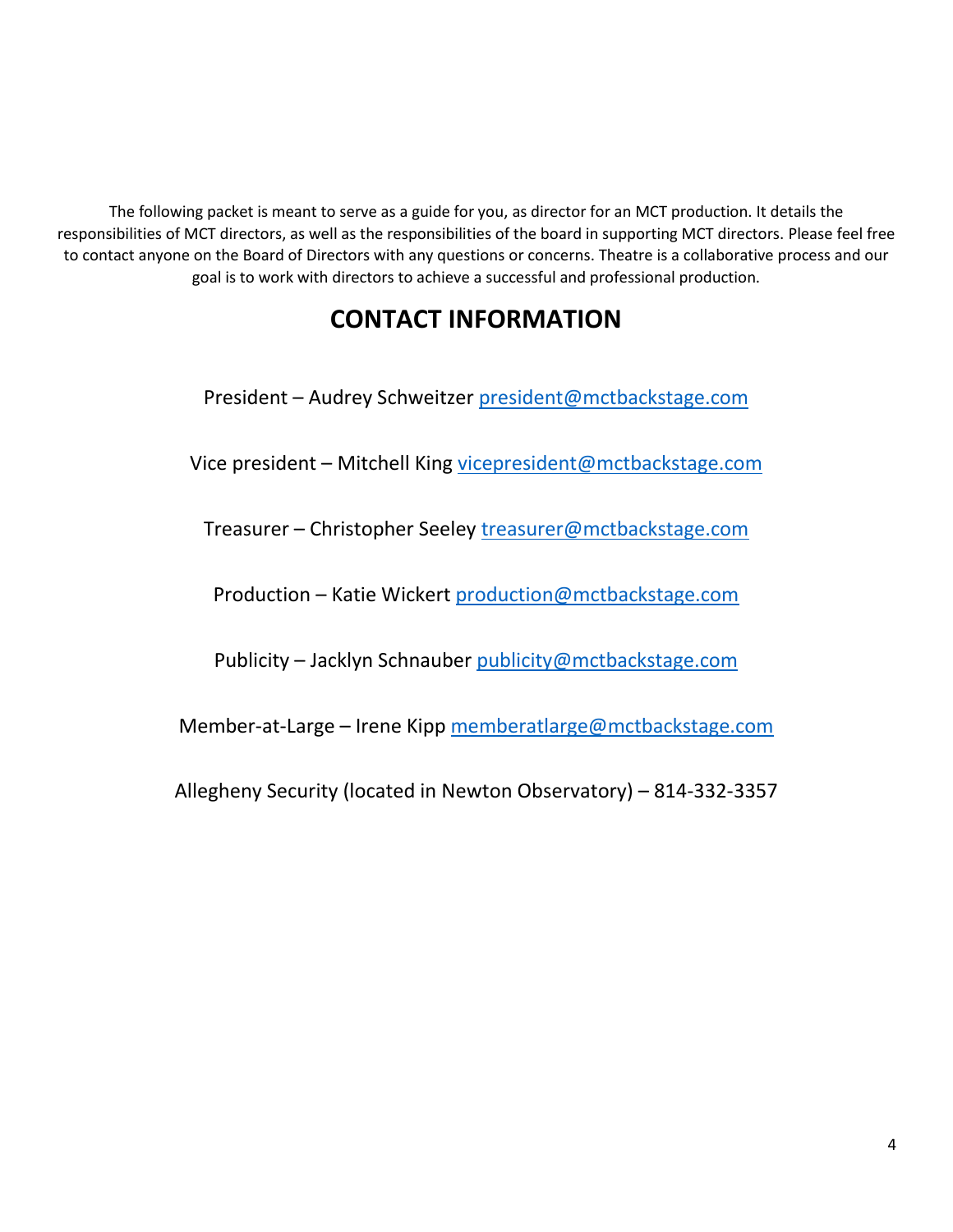#### **GENERAL NOTES**

- In coordination with Production, directors are responsible for designating an Assistant Director. Director and Assistant Director will then be responsible to obtain all crew heads: stage manager, props, costumes, set design and construction and lighting design. If a director needs help gathering a crew, please contact the Production Chair. Please note, in staffing your production, that MCT is a volunteer organization and policy prohibits payment to personnel.
- As a director, you are responsible for everything that happens "behind the curtain." In other words, you are in charge of all aspects of, and personnel involved in, rehearsals and performance. The areas of tickets, publicity, programs, house, and box office are the purview of the MCT Board of Directors and other specific volunteers.
- Any challenges between individuals at any level of the theater will be handled in a civilized manner. No violence of either a physical or verbal nature will tolerated. The Director may elect to dismiss a cast or crew member if harmony cannot be maintained.
- The Board of Directors for MCT is the sole owner of all property and contracts for the organization. The Board must ratify all contracts. Safety is the primary concern for the Board.
- It is expected that any and all persons involved the production will use reasonable care and caution in the discharge of their duties. If injuries occur, an injury report must be given to a Board Member within 24 hours after the incident. AT ANY TIME DURING REHEARSAL OR PERFORMANCE, IN AN EMERGENCY, CALL 911 AND ASK FOR MEDICAL ASSISTANCE.
- Privacy is to be respected in as much as reasonably expected. Any violation and/or harassment of any person are grounds for removal from the cast.
- Theft of ANY money, theatre property or services may result in termination from a contract, expulsion from a production, and legal action including a call to the local police and potential prosecution.
- MCT is a "Community Theatre" and therefore operates at a high level of community transparency. It is understood that people who wish to become involved want to present live theatre for themselves, friends, coworkers, and community members in a safe and healthy environment. Violators of this concept will be asked to leave the production.
- The power vested in it by the Bylaws of the corporation and by the State of Pennsylvania allow the Board to make decisions about ALL aspects of any production particularly in the areas of public safety, theft, facility concerns, community standards (censorship), and specific legal issues such as copyright, etc. The Board may terminate contracts and/or remove volunteers from a production any person for reasons including, but not limited to, tardiness, incompetence, failure to perform on a contract, lewd and vulgar behavior on or off stage, drug and alcohol abuse, sexual harassment, child endangerment, theft of goods & services, illegal activities, copyright violations, deception, using the corporate name or accounts for personal gain. The Board's decision is final.

#### \***Exceptions to various policies and procedures may be granted with the permission of the MCT Board of Directors.**

#### **UNFORESEEN CIRCUMSTANCES**

MCT expects that directors chosen at the time the season is approved and announced by the Board will complete their assignments; however, illness, unexpected moves, or other circumstances can interfere. If you find yourself unable to perform or complete a directing assignment, you should notify the President of the MCT Board and the Production Chair as soon as possible. If the play is scheduled at a relatively distant time, this notice should be in writing. You may suggest a replacement director for the Board's consideration.

For a production in progress, notice should be as timely as possible so that the President and the Production Chair can promptly negotiate responsibilities with your replacement.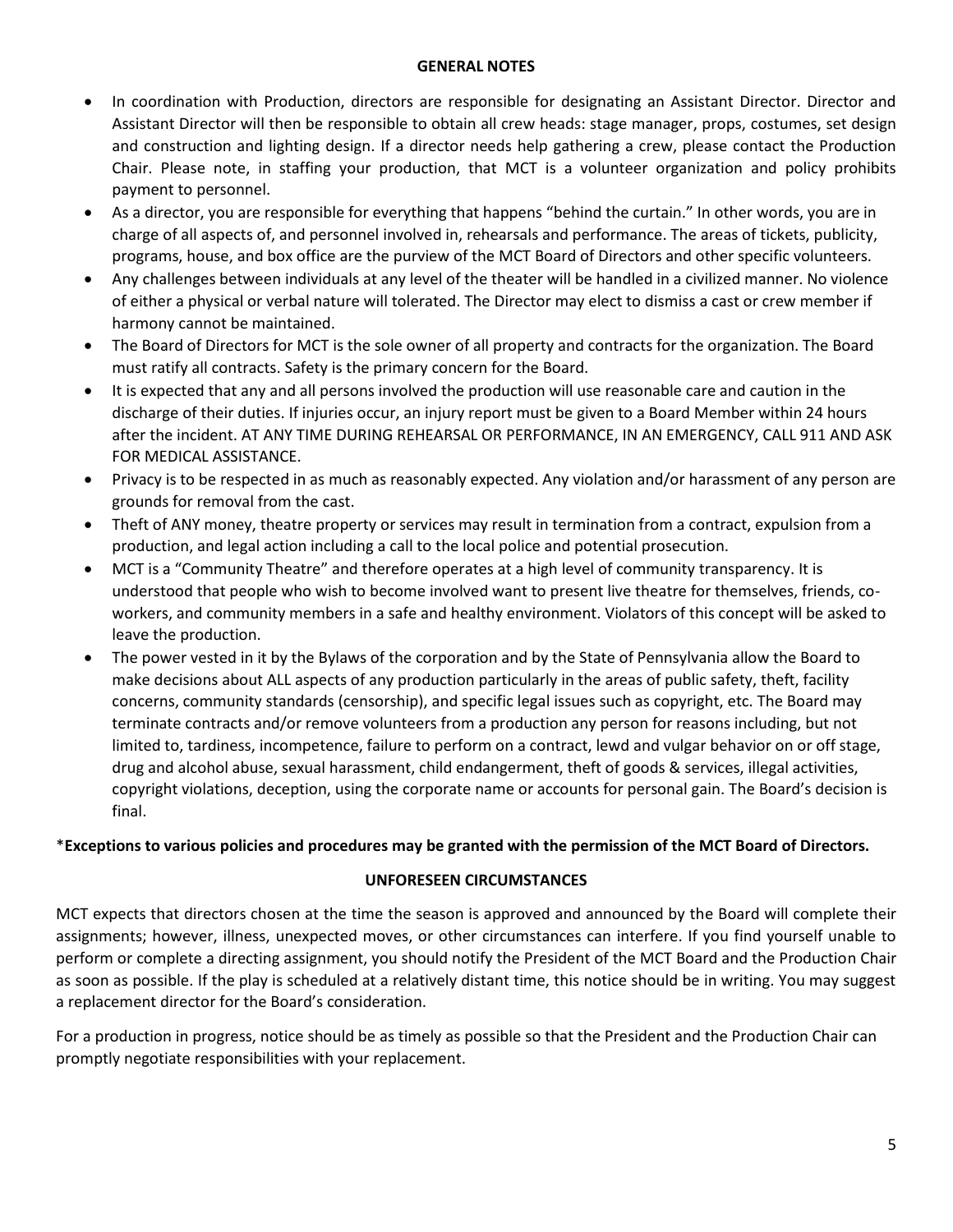#### **SCRIPTS AND ROYALTIES**

Scripts are ordered, and royalties are paid, by the Production Chair. Royalties are purchased by a vote of the Board of Director's, prior to the season announcement. Perusal Script(s) will be purchased by the Production Chair, prior to the auditions being held. After auditions, you will need to let the Production Chair know how many scripts will be needed to accommodate the number of cast members and production staff, including designers and crew members who will need copies of the script. Be sure to include a copy of the script for the MCT office as a reference for publicity, etc. The Production Chair will obtain the necessary amount of scripts in a timely manner. For a production requiring rental scripts or orchestra parts, you will be responsible for their prompt return to the office in good condition (with marks erased) the day of the last show performance. MCT will be billed for any missing parts and they are very costly. Any charges not recovered from the individual responsible for lost or damaged scripts or music will be charged to your production expenses.

#### **AUDITION/CASTING INFORMATION**

The success of the auditions is primarily the responsibility of the Director. Auditions should be well planned so that all in attendance will feel comfortable and welcome, particularly those who are new to MCT. They should begin promptly as scheduled. A copy of the cast descriptions, a tentative rehearsal schedule, audition forms [appendix A], and a supply of writing utensils should be available for the auditioners.

MCT absolutely does not pre-cast. If pre-casting should be required, for some reason, that casting must be approved by the Board before the auditions are scheduled. Otherwise, it is the Directors decision as to how the auditions are organized and run.

The MCT Mission Statement indicates we are a learning facility as well as a performance driven organization. Directors are encouraged to look for performers who may not be "polished' performers but who show potential for excellence with coaching. MCT is a community theater. Directors are encouraged to consider non-traditional actors/actresses for all roles. Disabilities, ethnicity, sex, height, weight, etc. should not immediately eliminate any candidate from any role. **However, the Director has the final say regarding casting.**

**Publicity.** MCT will publicize your auditions with a press release, posters, digital newsletter, Facebook event, on the website, and on social media. Please provide the Publicity Chair with all of your audition information: dates, times, type of cast needed, character breakdowns, and any audition requirements, such as monologue or vocal selections. Please give the Publicity Chair at least a month's advance notice to ensure that we have adequate time to publicize your auditions. The cancellation of auditions is solely at the discretion of the director/producer and it is their job to notify the Production Chair and the Publicity Chair to post on our website and all media outlets available.

**Location.** Auditions will be held at the theatre. It is up to you to contact the Production Chair to ensure the space is available the dates and times that you wish to hold auditions. If for some reason the space is not available, the Production Chair will work with the director to obtain an alternate location to hold auditions at.

**Audition Forms.** Attached is the MCT audition form (appendix A) used for all MCT productions. If for some reason you feel the audition form does not suit your needs, please contact the Production Chair and they will work with you to create an audition form that does.

**Post Auditions.** After auditions have concluded, it is the job of the director and their production crew to promptly and courteously contact all who have auditioned, whether or not they have been cast. Please provide both the Production and Publicity Chairs with a list of the names of your cast and the roles they will be playing. The Publicity Chair will then post the cast list on our website and social media platforms. Please return the completed audition forms for ALL auditioners to the Production Chair.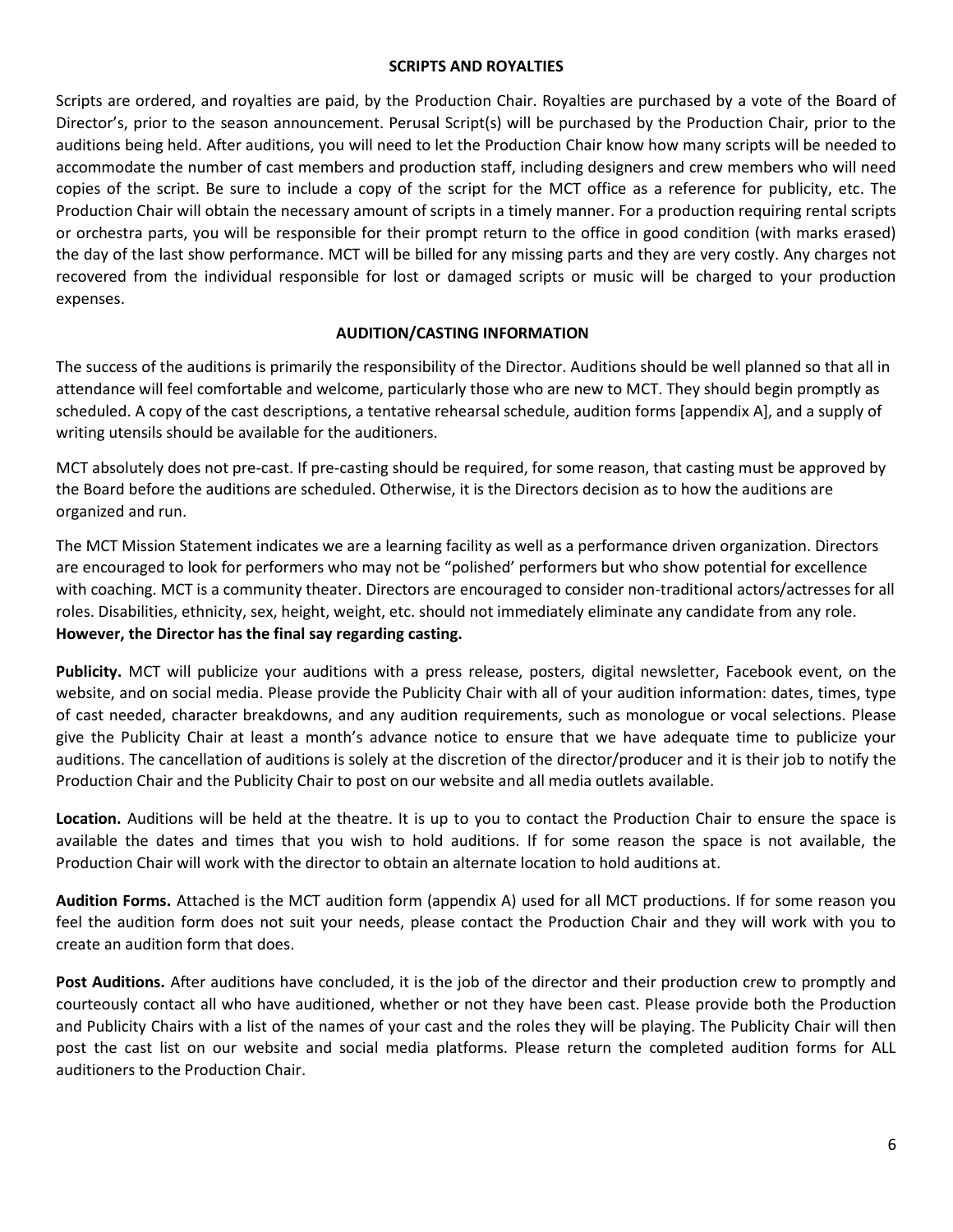**Cast Members Under 18.** Any cast members under the age of 18 should have a Parental Consent Form (Appendix B) filled out and returned to the director by the first rehearsal. Parental Consent forms are kept on file for the entirety of the production. Once the show closes, the forms are destroyed. Parents will have to complete a new Parental Consent Form for every production.

Any adult (over the age of 18) who is working on the production with children **MUST** have both a current Pennsylvania Child Abuse History Certification and a Pennsylvania State Police Criminal History Record. Copies of both forms should be on file with the Board of Directors. Volunteers do not have to pay for these documents and clearances are good for five years. Make sure that you select the volunteer form (SP4-164A) for the PSP Criminal History Record, in order to have the fee waived. If you have lived outside of Pennsylvania within the last 10 years, you will also need an FBI clearance. Here is the link for more information about the clearances :

#### <http://dhs.pa.gov/publications/findaform/childabusehistoryclearanceforms/index.htm>

No cast member under the age of 18 should be left alone at the theatre AT ANY TIME and should always be subject to adult supervision. If they are waiting on a ride, you as the director must wait with them. All cast members under the age of 18 who drive must be released from rehearsal by 10:00PM, so that they may arrive home prior to Pennsylvania's Junior License Curfew. Minor aged cast members who are not of driving age need to be released by 9:00pm or whenever their parent arrives to collect them.

**Emergency Medical Forms.** We ask that all cast and crew attached to your production complete an Emergency Medical Form (Appendix C) that will remain on file in the Box Office for the duration of show. Once the show closes, the forms will be destroyed. All medical information will be kept in strictest confidence, according to HIPPA guidelines, and will only be used in the case of an emergency. Volunteers will have to complete a new Emergency Medical Form for every production.

#### **REHEARSAL SCHEDULING**

As soon as you have a concrete rehearsal schedule, please submit it to the Board of Directors via the Production Chair. Due to the amount of shows in our season, rehearsal periods frequently overlap. The Production Chair will coordinate with productions prior to and after yours to ensure that everyone has adequate space to rehearse. Off-site rehearsals may be necessary to ensure everyone has an adequate amount of rehearsal time. If an off-site location is necessary, the Production Chair will work with the director to find a space that will work for the production's needs. Rehearsals for productions **MUST** conclude before 11:00pm. Volunteers under the age of 18 must be released prior to curfew or when their parent requests. The cancellation of rehearsals is solely at the discretion of the director and their production staff and it is their responsibility to contact their cast and crew to inform them.

#### **KEYS / BUILDING SECURITY**

Security for the MCT space and its equipment therein is of vital importance to the livelihood and safety of the theatre. The Director is responsible for unlocking and locking the theatre for all auditions, rehearsals and performances. The director will receive a key from the Production Chair prior to the first audition date.

A limited number of keys for the building doors and for the office are issued. The director and assistant director will each receive a key, to unlock the outside doors of the theatre, the inner doors into the lobby, and the office door. The key to unlock the prop/costume shop is locked in the top left drawer of the desk in the office. The code to the drawer will be provided to the director upon the start of rehearsals. Keys must be returned immediately upon completion of performances. Keys may not be loaned to anyone and in the event a key is lost, please notify the House Manager immediately.

Access to the Theatre Office should be limited to those having business there. The office should remain locked during rehearsals. Office phones should not be answered and only used in cases of emergency. All ticket sales must be made by office personnel.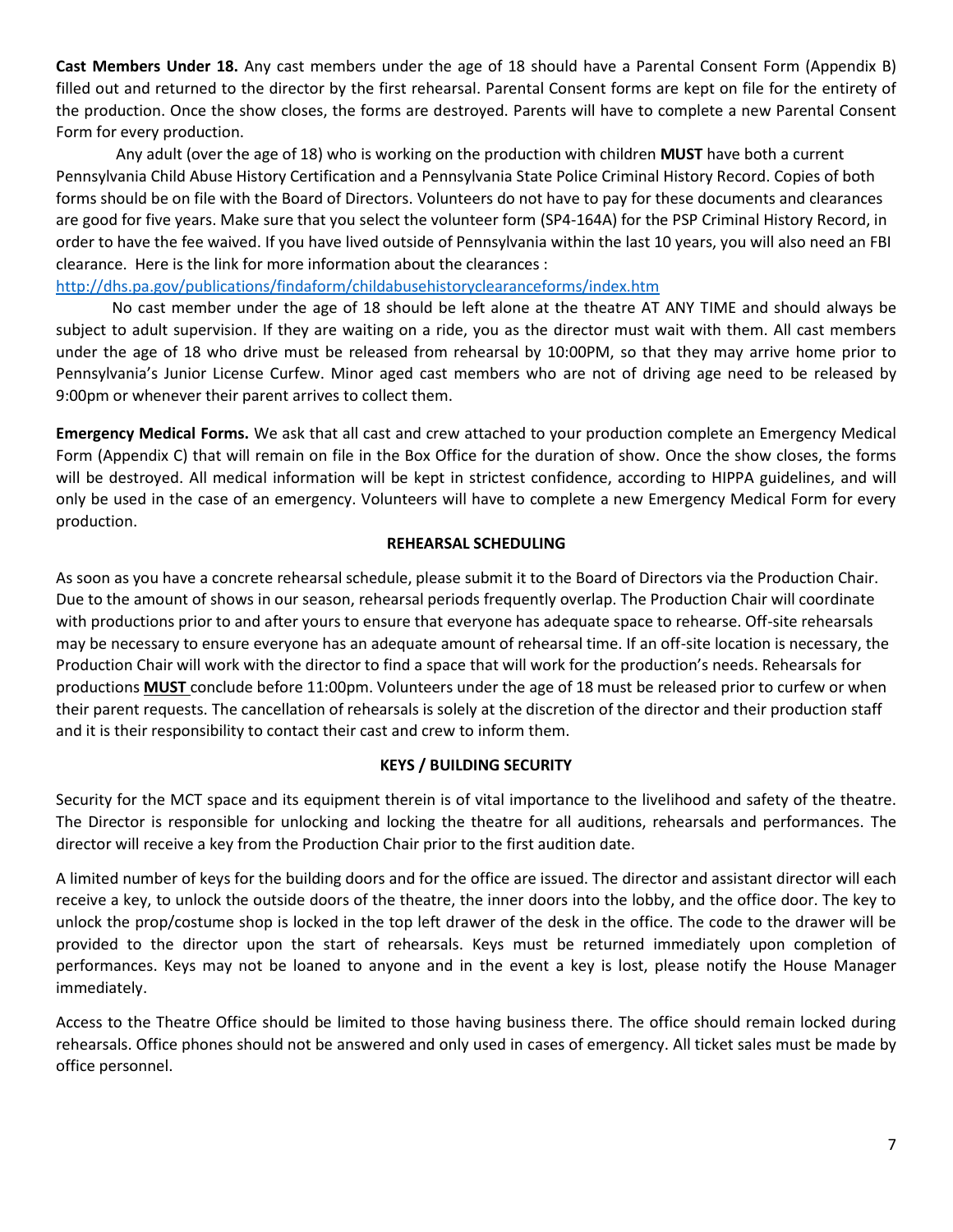At the conclusion of rehearsals and/or performances, it is the responsibility of the director and/or assistant director to see that the light board and all lights are turned off. Please double check that all doors are locked and secure, including the inside double doors. All windows must also be shut prior to leaving. A walk-through should be conducted to check that the building is secure before leaving rehearsal. The ghostlight should be turned on and pulled out onto center stage prior to leaving the building.

**Lights.**To turn on lights: first turn on the two breakers in the Green Room marked light board. These are the only breakers to be touched. All other breakers stay on. Next, flip the toggle switch on the power strip by the light board. House lights are operated by dials on the wall. **During rehearsal and work calls, only house and work lights are to be used until tech for the production.** To turn lights off, the master sliders on board should be down, power strip toggle is turned off, and then the breakers in the green room are shut off. To turn on the worklights, simply plug in the green plug into the strip at the back of the lightboard.

**AC.** The AC temperature control is located on the right wall of the theatre, by the lobby doors. When the AC is on, the temperature should always remain set at 68 degrees. If the AC unit is not on and you feel that it is too warm in the theatre, please contact a board member prior to turning the unit on. Any issues with the unit should be reported to the Board immediately.

#### **BUDGET ADHERENCE / REIMBURSEMENT**

Show budgets are divided into five line items:

**Revenue –** Box Office Proceeds Show Sponsorships **Expenditures –** Rights/Royalties Costumes/Set Marketing

The director and crew may further divide these items at their discretion should it suit them, but for the purposes of management, the Board of Directors will use the above categories. It is expected that productions will remain within their established budgets. Please bear this in mind when proposing the production and thoroughly project expenses to the best of your ability.

The director should consult with the Production and Publicity Chairs while developing and executing his or her production budget. This will ensure that suggestions and expectations from all parties are duly addressed and that adequate funds are allocated for a successful production. The production budget will be updated and maintained by the Treasurer on a regular basis. The director or his or her designee may contact the Treasurer at any time for current status, suggestions, or general information relating to production finances.

If a budget overage is anticipated, contact the Production or Publicity Chair (depending on the nature of the overage) and the Treasurer *prior to* making the expenditure that will cause the overage. Adjustments may be made, but it is better to address them in advance.

Reimbursements will be made as requested by contacting the Treasurer. All receipts and invoices will need to be documented to receive reimbursement. If the reimbursement is requested by someone other than the director, the Treasurer may reach out to the director to validate the purchase.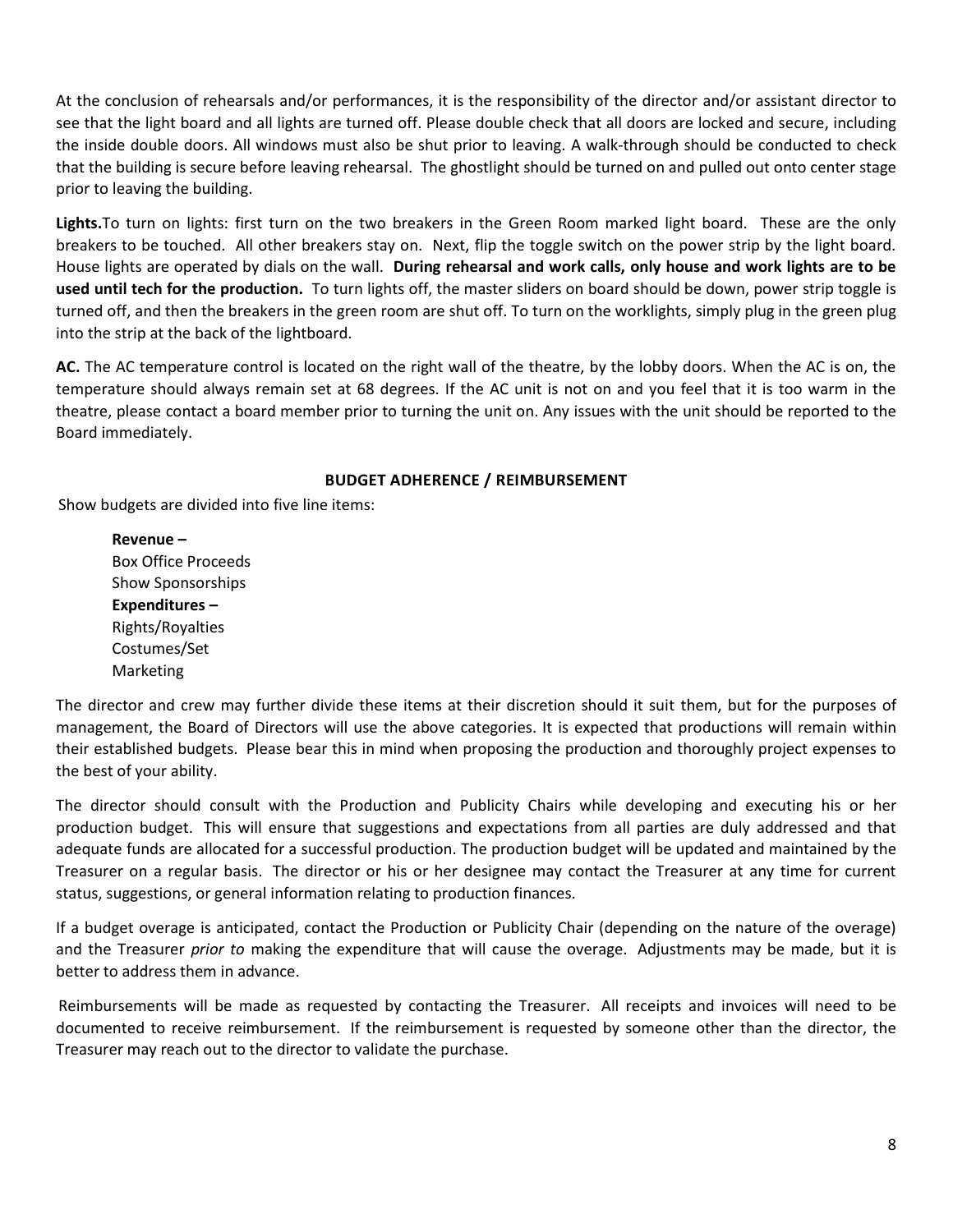Cash advances for the purchase of production materials may be requested and will be granted at the discretion of the Production Chair and Treasurer. Documented reimbursements are preferred as an alternative to cash advances. If a cash advance is extended, the recipient will document all expenditures made from the advance and return any remaining funds to the Theatre.

Under no circumstances will budgets be used to compensate or pay cast, crew, or other staff without prior arrangements and authorization by the Board of Directors. Additionally, no purchases not directly related to the production may be made without authorization of the Board of Directors.

Prior to any online purchase with a Theatre debit/credit card, the purchaser will contact the Production Chair and the Treasurer for joint authorization. Information provided will be the nature of the purchase, the amount requested, and the company from which the purchase is being made. Following any Point-of-Sale purchases made with a Theatre debit/credit card, the purchaser must submit the receipt to the Production Chair or Treasurer as soon as possible. All materials purchased for the purpose of a Theatre production will remain property of the Theatre. No items may be taken, resold, donated, or otherwise disbursed without authorization of the Production Chair.

#### **SHOW SPONSORSHIPS**

Each director is asked to obtain show sponsors for their production, with the help of their cast and crew. These sponsorships start at \$25 and go up from there. Sponsors are given advertising perks and tickets to see the show, as a thank you for their donation. These sponsorships are **NOT** mandatory, but are strongly encouraged. MCT operates mostly on donations from the community and show budgets are limited. Any money raised through sponsorships is the director and production crews to use as they see fit. Show Sponsorship Forms (Appendix D) should be turned into the Production Chair, as well as any relevant ads, and money from the sponsorship's must be given to the Treasurer. All ads MUST be turned in final form. The Board is not responsible for creating ads for show sponsorships. Any questions regarding show sponsorships can be forwarded to the Production Chair at [production@mctbackstage.com.](mailto:production@mctbackstage.com)

#### **CARE OF THEATRE DURING PRODUCTION RUN**

During rehearsal periods, directors are responsible for emptying full trash cans and disposing of them in the dumpster behind the building. Please alert the House Manager if trash bags are getting low.

With the permission of the director, food/drinks are allowed in designated areas in the theatre. All traces of food and drink must be cleaned up each day by cast/crew.

Remember, multiple productions and events occur throughout the season. All production events must be coordinated with the Production Chair. This includes rehearsal times, set building activities, strike, etc. Please remember to leave the building in a usable condition for others.

EVERYONE is responsible for the cleanliness of the theater facility. Extra efforts should be made toward keeping the entire theater facility clean and in order. The current production must keep the lobby, bathrooms, stairs, and public areas clean and uncluttered.

#### **SAFETY & HEALTH**

Safety for our audiences, volunteers and staff is a top priority. Only individuals trained in the proper use of power equipment shall be allowed to operate such equipment; safety glasses and ear protectors are required as appropriate. No one will work on high ladders or scaffolding without someone else present

Emergency exit signs must be clearly visible at all times and cannot be obstructed by any part of the set, props, etc.

The director, assistant director, and stage manager should make sure that they and all crew members know the locations and operation of fire extinguishers. A First-Aid kit is located in the box office.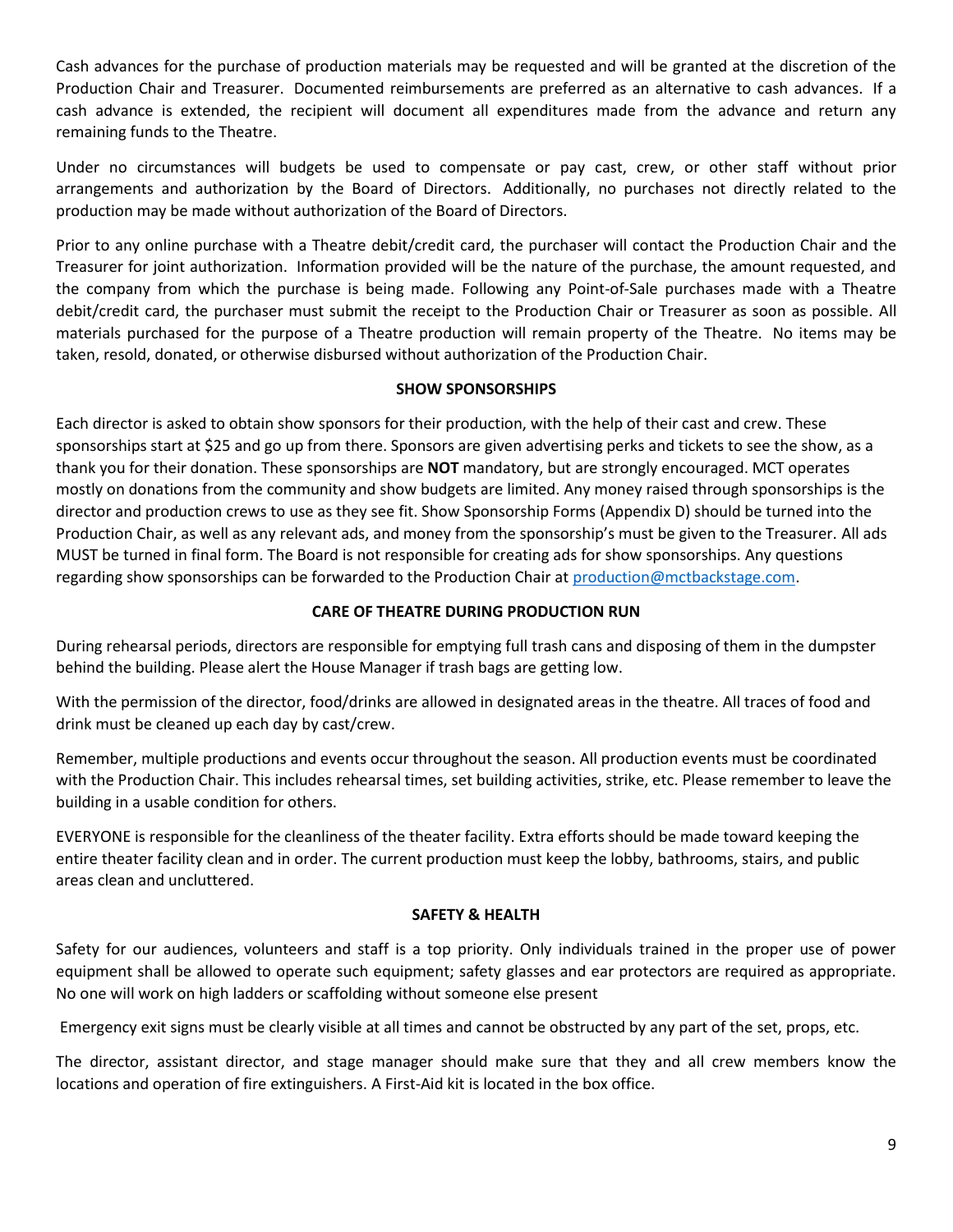The use of any potentially hazardous special effects (i.e. pyrotechnics, strobes, fog machine, etc.) must be approved by the Board of Directors before use.

#### **SET CONSTRUCTION**

Set designs should not alter the structure of the theatre in any way and cannot block exit signs or emergency exits. Set building dates should be cleared with the Production Chair, to ensure that nothing else is in the space that date.

During set builds, seats in the theatre must be covered with the plastic sheeting located in the second office. No cutting of wood should occur on theatre seats. Building materials are located in the hole outside the back theatre doors or in the second office. Paint, stain, screws, etc. are located in the green room beneath the stage. Please peruse ALL materials and paint before purchasing anything. Anything that is located in those spaces is free game to use however you see fit.

MCT has a Home Depot credit card that may be used for set materials that need to be purchased. When purchasing anything from Home Depot, the job name should be the name of your production and the receipt should be emailed to [treasurer@mctbackstage.com.](mailto:treasurer@mctbackstage.com)

Paint may also be purchased from Sherwin Williams. MCT has an account that gets billed periodically. Once again, the job name should be the name of your production.

PLEASE ALERT THE PRODUCTION CHAIR BEFORE PURCHASING ANY BUILDING MATERIALS OR PAINT.

#### **PROPERTIES AND COSTUMES**

Properties and costume collections are located on the third floor of the Oddfellow's building. The key is located in the top drawer of the desk in the box office. The combination will be provided to each director in order to open the drawer. Access to the prop and costume area should be limited to the director and their designated prop and costume design crew. PLEASE KEEP THE PROP AND COSTUME AREA NEAT AND ORGANIZED. If you take it out, put it back.

Many local business and surrounding theatres are willing to lend furniture, properties and costumes for use in our productions. In order to maintain good relationships, it is your responsibility to see that all borrowed or rented items are returned promptly upon the conclusion of your production.

Props and costumes may be purchased in accordance with your show budget. Please contact the Production Chair prior to purchasing props and costumes. Large cost items may need to be approved by the Board of Directors before purchasing.

#### **PRODUCTION PUBLICITY**

The Publicity Chair is responsible for and oversees all publicity, including newspaper ads, radio spots, website information, and social media. Please cooperate with Publicity in supplying information about your show. Early on in your rehearsal period, the Publicity Chair may contact you to have a meeting regarding the publicity for your show. Publicity may include, but is not limited to, radio and TV spots, press releases, photos, videos, posters, postcards, web presence, and contests.

**Production Photos & Videography.** The Publicity Chair will coordinate with the director and the theatre photographer to have production photos taken of the cast. Production photos can either be a designed photo shoot or photos of the production during rehearsals. Photos **must** be taken no later than the three weeks before opening night to ensure they are done on time for publicity purposes. Please keep this in mind when planning your rehearsal schedule. The director will receive access to all the digital proofs and can coordinate with the Publicity and Production Chair about which photos they wish to be used for press releases, online presence, programs, etc. The Publicity Chair will also coordinate a time when the theatre's videographer may come in to film portions of rehearsals, in order to create a teaser trailer for the production. Director will get final approval before the video is posted.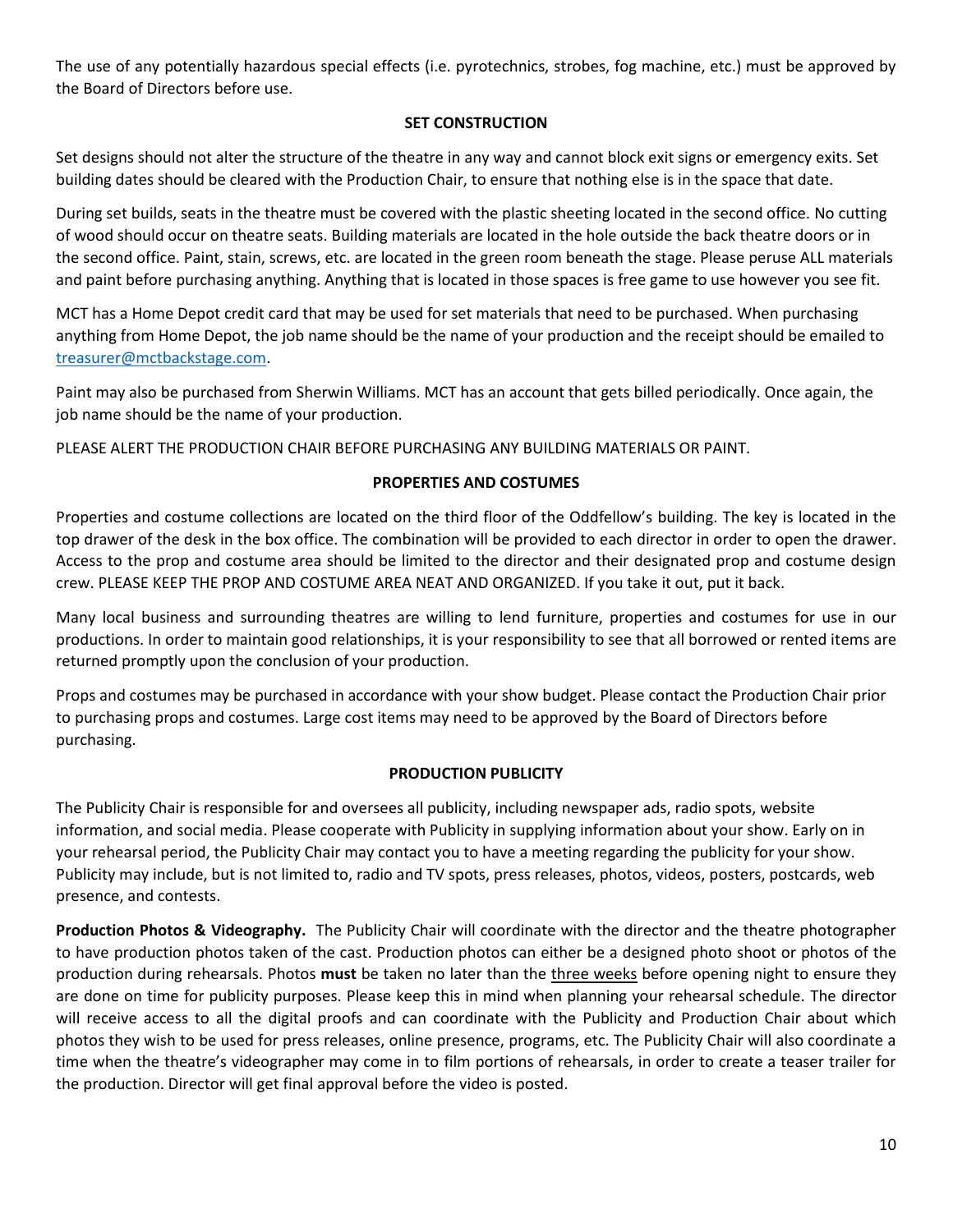**Media.** The Publicity Chair will contact you for a preliminary meeting and will set up initial contacts with newspapers who may contact you for interviews, radio spots, and TV appearances. It is entirely at the discretion of the director who participates in these appearances.

**Posters and Postcards.** Publicity is responsible for assigning poster and postcard design to preapproved artists. This ensures uniformity. The director will have input in the design and poster design will be approved by the director, production and publicity to make certain all pertinent information is included and correct. Typical order is for 80 posters. Everyone involved with the show is encouraged to put up posters in highly visible and community centric locations. We may also use postcards as an additional form of advertising. They are mini versions of the poster and are designed by the same artist. Final designs of postcards are also approved by Publicity, Production, and the director. The Publicity chair is responsible for addressing and sending out all postcards.

#### **PROGRAMS**

Programs are created by the Production Chair, in coordination with the box office. Directors are asked to submit cast/crew lists, director's notes, and any other information they want included in the program two weeks prior to opening night. The final program is subject to the director's approval. Programs will be printed in black and white in house.

#### **POP KEAR AND BOB BECK AWARDS**

The Pop Kear award is given opening night to one cast member who the director believes has gone above and beyond. The Bob Beck award is given at the same time to a backstage member. The award necklaces are in the locked drawer in the first office and should be worn during all performances. Once the director has decided on who will be receiving the awards, they must notify the Production Chair to ensure the names are placed in the plaques in the lobby of the theatre. Winning individuals will also receive an engraved medal to keep.

#### **COMPLIMENTARY TICKETS**

Cast, crew, and pit members are each entitled to one complimentary ticket per production. In addition, anyone who has worked eight or more hours on the show receives one complimentary ticket. The director must give a list to the Production Chair two weeks prior to opening night with all names listed. The box office will then issue a complimentary ticket for each cast and crew member of the production. Those wishing to use the comp ticket MUST have the ticket in hand in order to receive their complimentary ticket.

Complimentary tickets and/or program credits and/or advertising recognition may be offered in return for loan of furnishings, costumes or other special favors. Those tickets should be offered sparingly and only with the specific approval and knowledge of the show director and the Production Chair.

An individual who fills more than one role for a given production, or works on more than one crew, does not earn additional comp tickets.

#### **BOX OFFICE**

MCT has a box office manager who will assign all box office staff and ushers for the production. Directors can give a list of volunteers and contact information to the box office manager. Ushers and box office staff receive one free ticket. Designated seating is provided for ushers and box office staff the night of the performance. However, box office staff must complete their duties before watching the performance.

Box office opens up one hour prior to curtain.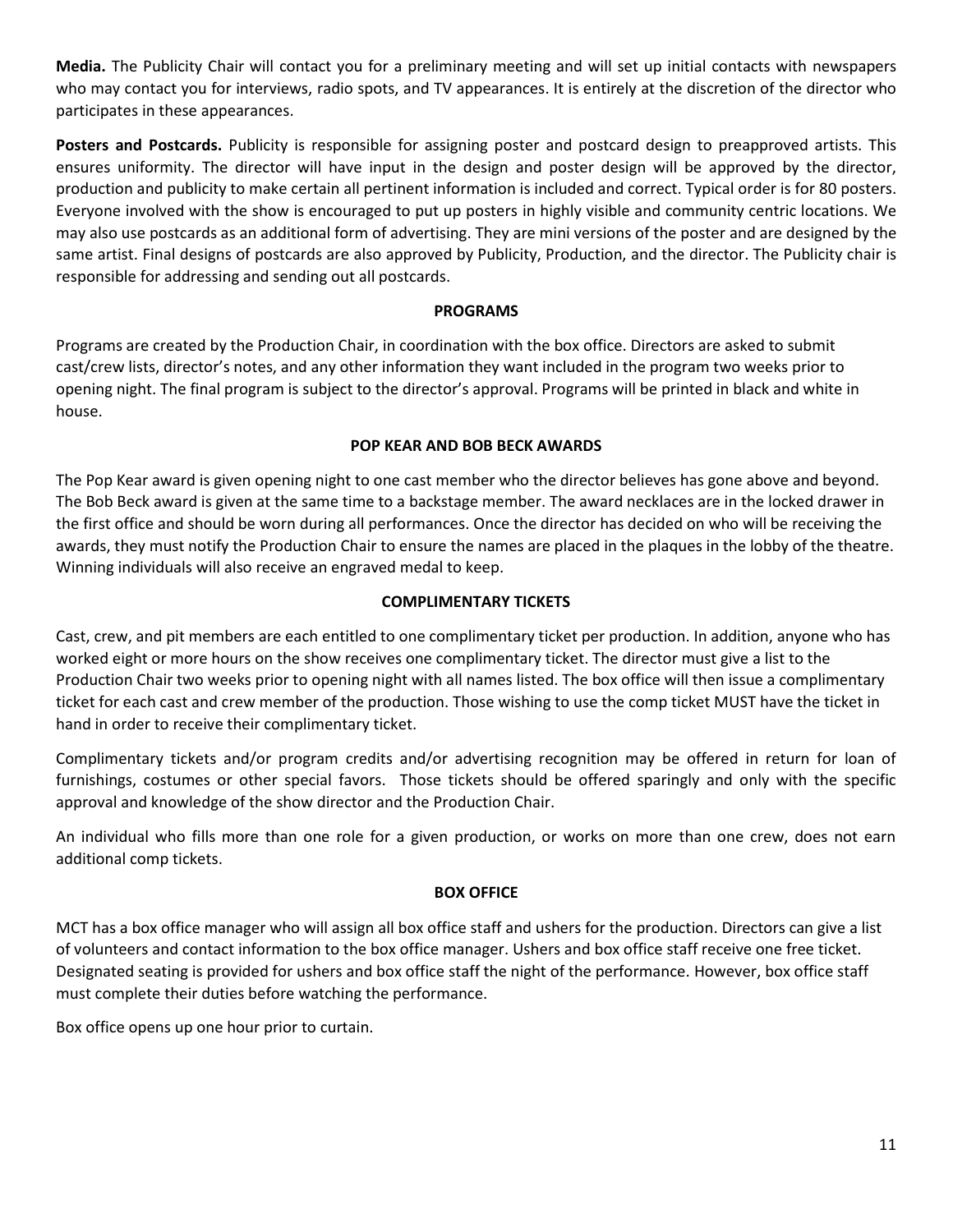#### **PERFORMANCES**

Friday and Saturday performances are at 7:30pm and Sunday performances are at 2:00pm. The house will open ½ hour prior to curtain during performances. At that time, all cast should remain in the backstage areas of the theatre, not visible to audiences.

The director should coordinate with house manager to ensure that the theatre is clean and ready for opening night. A shop vac can be located in the second office.

Any pre-show or intermission music must be ASCAP or BMI licensed, unless it is public domain. The director is responsible for coordinating with the Production Chair to confirm their music.

Allegheny security should be notified of dates and times of performances by the House Manager. They are also responsible for locking the outside doors. If at any time during the run of the show the outside doors get locked prematurely, their number is 332-3357.

Cast members under the age of 18 must be supervised by a responsible adult at all times. They must not be left alone in any part of the building. Please do not let them play outside or wait outside for their rides.

Before the start of each performance, we are required by law to conduct either a live or a taped curtain speech. During the speech we must announce the location of the fire exits and how to leave the building in the case of an emergency. Fire exits are located at the main theatre doors and on each side of the stage. At this time, the Director should ask for cell phones to be turned off, remind the audience about upcoming events such as shows and auditions, inform them that no video recording or photography is permitted, and ask that no food/drink be consumed in the auditorium. If the show is using any special effects, such as strobe lights, gunshots, fog machines, etc., this must also be included in the curtain speech, as some audience members might be sensitive to such stimuli.

#### **CANCELLATION OF SCHEDULED PERFORMANCE**

Under certain conditions, you may recommend or the President or Vice-President of MCT may decide that a performance should be cancelled. For example, extremely inclement weather, unforeseen illness or injury, a catastrophic event either to the Theatre or the community, or other circumstance might suggest the wisdom of canceling a performance. Final responsibility for a cancellation shall lie with the President or Vice-President. Once it has been determined that a performance will be cancelled, it will be your responsibility to contact all cast and crew members. It will be the responsibility of the President, Vice- President, and Board of Directors to call patrons, notify box office volunteers, and to get the word out to the public.

#### **CAST PARTIES**

Cast parties are old and fine theater traditions. In regards to those parties (which we encourage), MCT has two things to say:

- 1. **Cast parties are not MCT-sponsored events.** While it is terrific that they occur, MCT is not responsible, culpable or liable for the actions or behaviors or individuals at a Cast Party. Such issues are between the host and/or the various individuals involved. It is solely up to the director to plan and/or execute a cast party for their production.
- 2. **We recommend** that minors (under the age of 18) be accompanied to Cast Parties by a parent/legal guardian or a designated responsible adult who has been approved by the parent/legal guardian of the minor in question.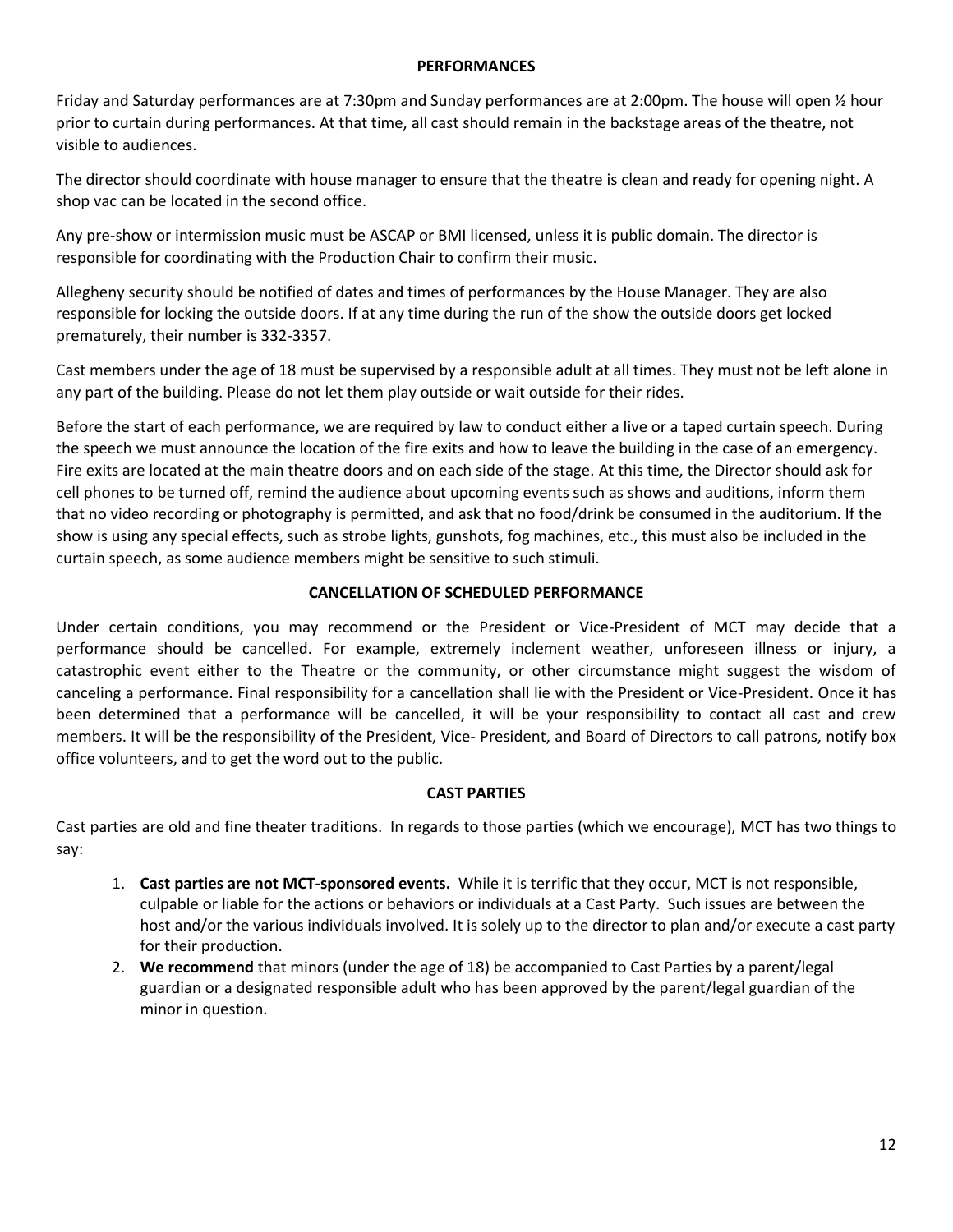#### **STRIKE**

The complete strike of the set, clean-up of the theatre and green room areas, and return of MCT costumes and properties to their proper places are the responsibilities of each production at its closing performance. It is suggested that the cast and crew and other participants be divided into teams to work in the various areas. It is the responsibility of the Director to oversee the cast, crew and other Production Staff to assure that the strike after the final performance is completed per the following guidelines:

- Clear the stage completely, unless instructed otherwise by the Director of the next production.
- If the stage and/or proscenium has been painted a color other than black, it is the responsibility of the outgoing show to return the stage and/or proscenium to the original black, unless otherwise agreed upon by the Director of the next production.
- Break down everything except platforms, step units and other significant "piece" items.
- Discard unusable materials and all "used" screws/nails.
- Clear the green room completely. Makeup counters and mirrors should be wiped down and all trash disposed of.
- All costumes and properties must be stored away neat and organized. Any costumes that need to be laundered should be kept separate and the Production Chair should be notified.
- Any costume or prop that has been borrowed must be returned by the director within two weeks of the closing of the show.
- All construction supplies should be stored neatly beneath the stage in the green room.
- Building materials need to be placed back in the hole or the second office neatly and in an organized manner and all nails/screws should be removed for safety.
- All rental musical supplies and scripts must be returned on the day of the final performance to the Production Chair, for prompt return to the rights company.
- Clean all common areas. Vacuum lobby and dressing room. Sweep the stage. Check for soiled chairs. Clean the floor under and around the chairs.
- Take out ALL the trash to the dumpster located between the back of the theatre and Allegheny Street.
- If a show is the last of the season, it is their responsibility to remove all materials, set pieces, flats, etc. from the stage.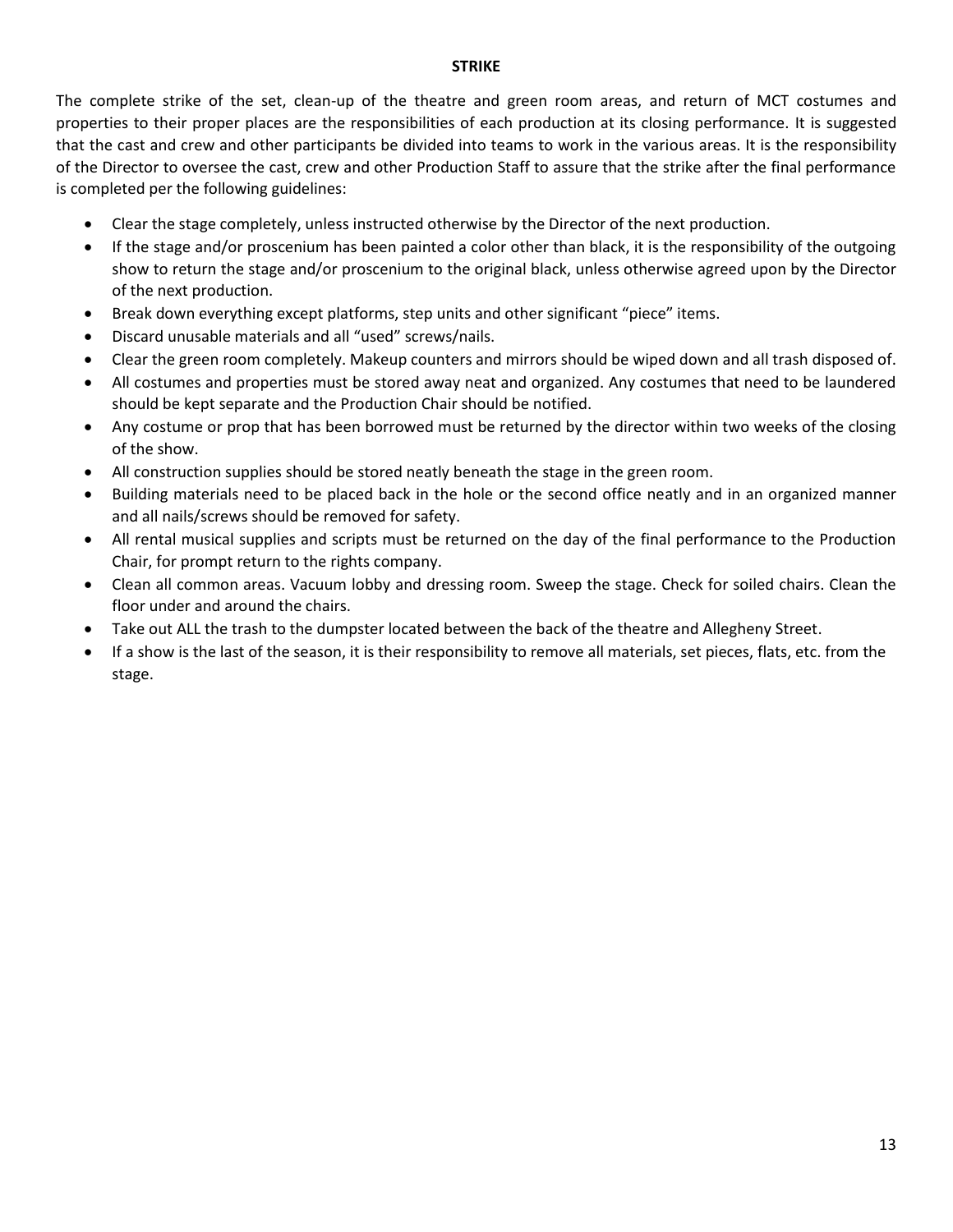## **MEADVILLE COMMUNIT Y THEATRE AUDITION FORM**

|                                           | <b>MEADVILLE COMMUNIT Y THEATRE AUDITION FORM</b><br>Please fill out as much of the requested information below as possible, or circle the appropriate choice<br>where applicable |                                                                                                 |                                |  |              |                       |                                                                       |
|-------------------------------------------|-----------------------------------------------------------------------------------------------------------------------------------------------------------------------------------|-------------------------------------------------------------------------------------------------|--------------------------------|--|--------------|-----------------------|-----------------------------------------------------------------------|
|                                           |                                                                                                                                                                                   |                                                                                                 |                                |  |              |                       |                                                                       |
|                                           |                                                                                                                                                                                   | Eyes: MALE FEMALE                                                                               |                                |  |              |                       |                                                                       |
|                                           |                                                                                                                                                                                   |                                                                                                 |                                |  |              |                       |                                                                       |
|                                           |                                                                                                                                                                                   |                                                                                                 |                                |  |              |                       |                                                                       |
| <b>NOTABLE</b>                            |                                                                                                                                                                                   | <b>PREVIOUS</b>                                                                                 | PERFORMANCE EXPERIENCE OR      |  |              |                       | <b>ROLES:</b>                                                         |
|                                           |                                                                                                                                                                                   |                                                                                                 |                                |  |              |                       |                                                                       |
|                                           |                                                                                                                                                                                   |                                                                                                 |                                |  |              |                       |                                                                       |
|                                           |                                                                                                                                                                                   |                                                                                                 |                                |  |              |                       |                                                                       |
|                                           |                                                                                                                                                                                   |                                                                                                 |                                |  |              |                       |                                                                       |
| Role you're auditioning for:              |                                                                                                                                                                                   |                                                                                                 |                                |  |              |                       |                                                                       |
|                                           |                                                                                                                                                                                   |                                                                                                 |                                |  |              |                       |                                                                       |
|                                           |                                                                                                                                                                                   | (2 <sub>nd</sub> Choice):                                                                       |                                |  |              |                       |                                                                       |
| Would you consider other roles? YES NO    |                                                                                                                                                                                   |                                                                                                 |                                |  |              |                       |                                                                       |
|                                           |                                                                                                                                                                                   | Would you consider playing a role of the opposite sex? YES NO                                   |                                |  |              |                       |                                                                       |
| Would you accept an ensemble role? YES NO |                                                                                                                                                                                   |                                                                                                 |                                |  |              |                       |                                                                       |
|                                           |                                                                                                                                                                                   | MUSIC AND DANCE TRAINING: (ONLY APPLICABLE FOR MUSICAL SHOWS)                                   |                                |  |              |                       |                                                                       |
| Can you read music? YES NO                |                                                                                                                                                                                   |                                                                                                 |                                |  |              |                       |                                                                       |
|                                           |                                                                                                                                                                                   | Singing ability: NONE AMATEUR TRAINED (WEARS)                                                   |                                |  |              |                       |                                                                       |
|                                           |                                                                                                                                                                                   | Voice: BASS TENOR BARITONE ALTO SOPRANO                                                         |                                |  |              |                       |                                                                       |
|                                           |                                                                                                                                                                                   |                                                                                                 |                                |  |              |                       |                                                                       |
| Skill: BEGINNER INTERMEDIATE ADVANCED     |                                                                                                                                                                                   |                                                                                                 |                                |  |              |                       |                                                                       |
|                                           |                                                                                                                                                                                   |                                                                                                 |                                |  |              |                       | DANCE/MOVEMENT: BALLET TAP JAZZ CONTEMP/MODERN HIP-HOP BALLROOM OTHER |
|                                           |                                                                                                                                                                                   |                                                                                                 |                                |  |              |                       |                                                                       |
|                                           |                                                                                                                                                                                   | Special Skills: STAGE COMBAT JUGGLING ACROBATICS CHEERLEADING GYMNASTICS                        |                                |  |              |                       |                                                                       |
|                                           |                                                                                                                                                                                   |                                                                                                 |                                |  |              |                       |                                                                       |
| <b>Other Applicable Skills:</b>           |                                                                                                                                                                                   | If not cast as a performer, would you be interested in working as crew or stage manager? YES NO |                                |  |              |                       |                                                                       |
| STAGE MANAGEMENT                          |                                                                                                                                                                                   | <b>LIGHTING</b>                                                                                 | SPECIAL EFFECTS                |  | <b>PROPS</b> |                       |                                                                       |
| SEWING/COSTUMES                           |                                                                                                                                                                                   | SET BUILDING                                                                                    | SET PAINTING                   |  |              | <b>FRONT OF HOUSE</b> |                                                                       |
| PUBLIC RELATIONS                          |                                                                                                                                                                                   | PHOTOGRAPHY CHOREOGRAPHY                                                                        |                                |  |              |                       |                                                                       |
|                                           |                                                                                                                                                                                   |                                                                                                 | PLEASE TURN OVER $\rightarrow$ |  |              |                       |                                                                       |

14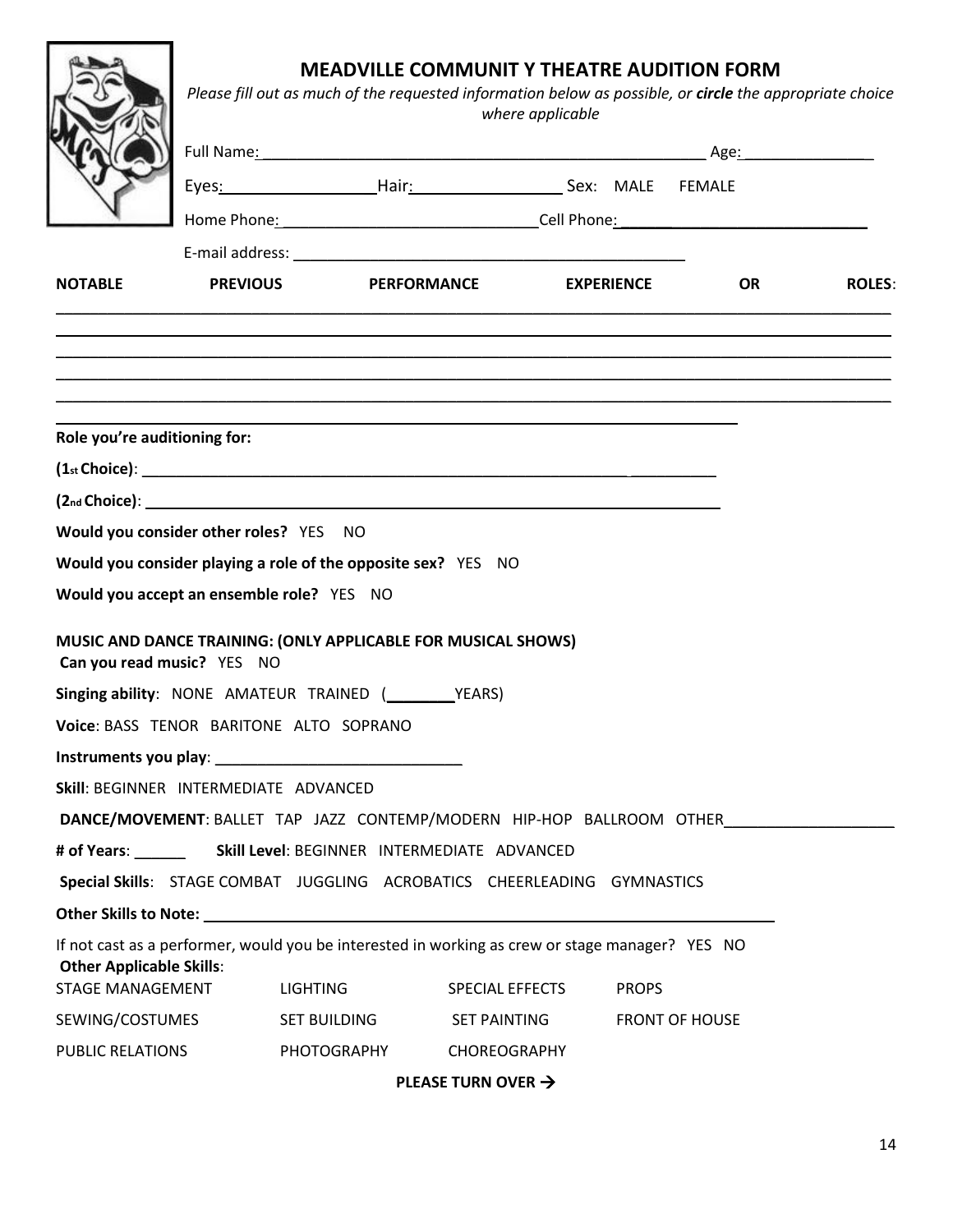#### **YOUR ADDRESS:**

| Full Name: _                                 | <u> 1989 - Jan James James James James James James James James James James James James James James James James J</u>                                                                                                                                                                  |                                                                                                                                                                                                                               |        |
|----------------------------------------------|---------------------------------------------------------------------------------------------------------------------------------------------------------------------------------------------------------------------------------------------------------------------------------------|-------------------------------------------------------------------------------------------------------------------------------------------------------------------------------------------------------------------------------|--------|
|                                              |                                                                                                                                                                                                                                                                                       |                                                                                                                                                                                                                               |        |
|                                              |                                                                                                                                                                                                                                                                                       |                                                                                                                                                                                                                               |        |
|                                              |                                                                                                                                                                                                                                                                                       |                                                                                                                                                                                                                               |        |
| your health or the health of others at risk) | Potential medical or other conditions to note: (Are you diabetic? Asthmatic? Suffer from serious allergies? Do you suffer from any<br>phobias we should be aware of? Please note that a medical release form may need to be provided in order to participate in a show that would put |                                                                                                                                                                                                                               |        |
|                                              | Are you currently performing/rehearsing anything? Please note the show and schedule below:                                                                                                                                                                                            |                                                                                                                                                                                                                               |        |
|                                              | Are there any potential Scheduling conflicts you're currently aware of? (Please see our attached<br>Rehearsal/Performance Calendar for specific dates):                                                                                                                               |                                                                                                                                                                                                                               |        |
| How did you hear about our auditions?        |                                                                                                                                                                                                                                                                                       |                                                                                                                                                                                                                               |        |
| <b>NEWSPAPER</b>                             | <b>E-MAIL NOTICE</b>                                                                                                                                                                                                                                                                  | <b>OUR WEBSITE</b>                                                                                                                                                                                                            | FRIEND |
| <b>TEACHER</b>                               | SOCIAL MEDIA                                                                                                                                                                                                                                                                          | OTHER (please specify): Notified that the set of the set of the set of the set of the set of the set of the set of the set of the set of the set of the set of the set of the set of the set of the set of the set of the set |        |
|                                              | Would you like to sign up for our group's mailing list? YES                                                                                                                                                                                                                           | NO.                                                                                                                                                                                                                           |        |
| <b>EMERGENCY CONTACT INFORMATION:</b>        |                                                                                                                                                                                                                                                                                       |                                                                                                                                                                                                                               |        |
|                                              |                                                                                                                                                                                                                                                                                       |                                                                                                                                                                                                                               |        |
|                                              |                                                                                                                                                                                                                                                                                       |                                                                                                                                                                                                                               |        |
|                                              |                                                                                                                                                                                                                                                                                       |                                                                                                                                                                                                                               |        |
|                                              |                                                                                                                                                                                                                                                                                       |                                                                                                                                                                                                                               |        |
|                                              | Doctor Name and Phone (if Applicable): Name and Society of Applicable in the Applicable of Applicable in the Applicable of Applicable in the Applicable of Applicable in the Applicable of Applicable in the Applicable of App                                                        |                                                                                                                                                                                                                               |        |
|                                              |                                                                                                                                                                                                                                                                                       |                                                                                                                                                                                                                               |        |

□I give my permission to Meadville Community Theatre to keep my information on file for future shows. I understand

that personal information will not be used for any other purpose, and that this information will be used only for the purpose of Theatre business. My information may not be sold or disclosed to a third-party vendor for any reason.

\_\_\_\_\_\_\_\_\_\_\_\_\_\_\_\_\_\_\_\_\_\_\_\_\_\_\_\_\_\_\_\_\_\_\_\_\_\_\_\_\_\_\_\_\_\_\_\_\_\_\_\_\_\_\_\_\_ \_\_\_\_\_\_\_\_\_\_\_\_\_\_\_\_\_\_\_\_\_\_\_\_\_\_\_\_\_\_\_\_\_\_\_

Signature Date

*Thank you for your interest in our production! We appreciate your sharing your talent with us, and look forward to the opportunity to work with you.*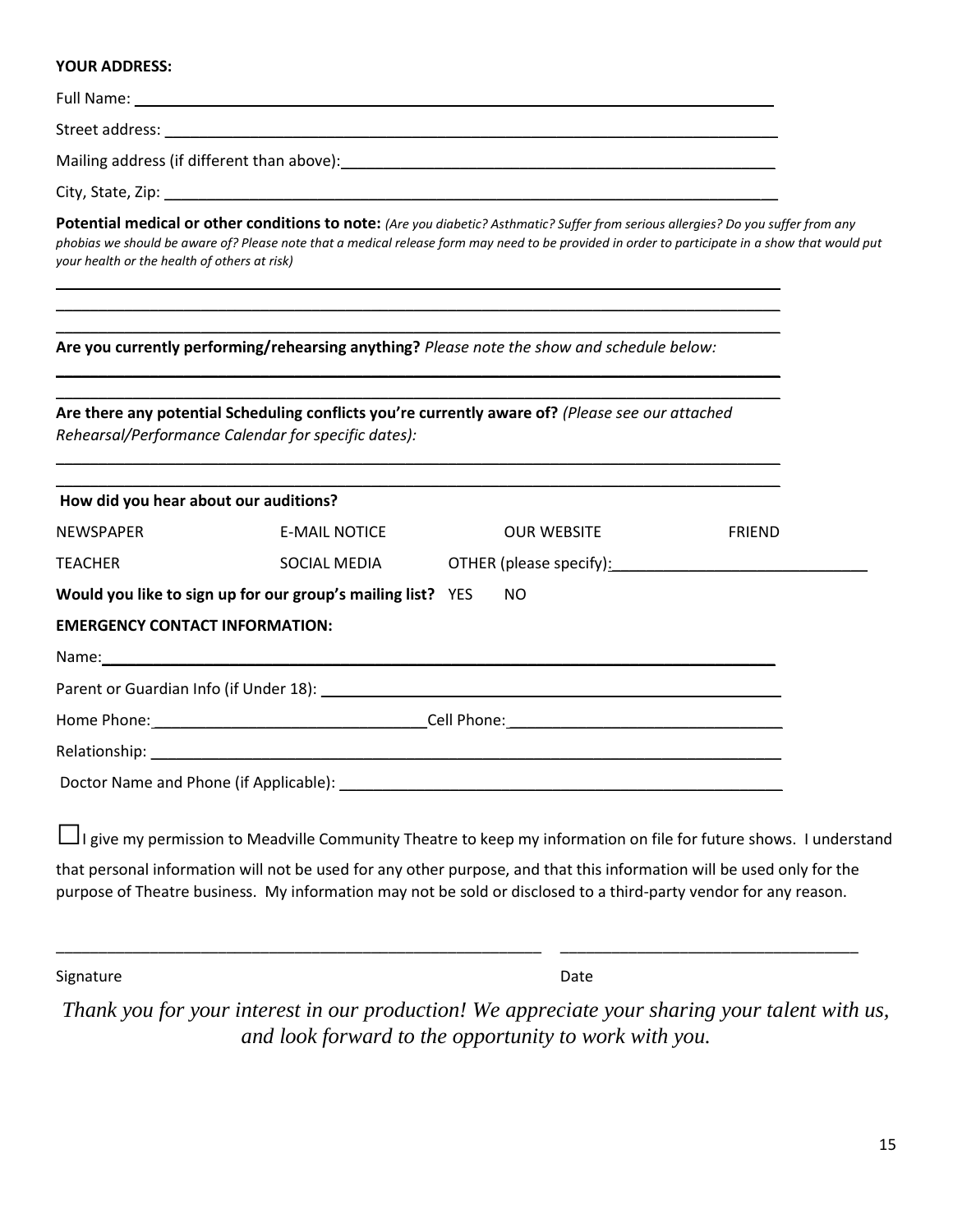## **Meadville Community Theatre Parental Consent Form**

*A participant under the age of 18 must have parental consent to participate in Meadville Community Theatre productions. This form must be completed, signed and returned to the director of the Meadville Community Theatre by the first rehearsal.* 

| Name of Parent/Guardian(s) example and the contract of Parent Contract of Parent Contract of Parent Contract of the contract of the contract of the contract of the contract of the contract of the contract of the contract o |                                                                                                                                                                                                                                                 |
|--------------------------------------------------------------------------------------------------------------------------------------------------------------------------------------------------------------------------------|-------------------------------------------------------------------------------------------------------------------------------------------------------------------------------------------------------------------------------------------------|
|                                                                                                                                                                                                                                |                                                                                                                                                                                                                                                 |
|                                                                                                                                                                                                                                |                                                                                                                                                                                                                                                 |
| Does your child have any medical issues we should be made aware of (allergies, etc.)?:                                                                                                                                         |                                                                                                                                                                                                                                                 |
| needed basis (inhalers, epi pen, etc.)?                                                                                                                                                                                        | Does your child need to take medication for above medical issues while in rehearsals or performances or on an as                                                                                                                                |
| Emergency contact details: (please list additional contact other than above if possible)                                                                                                                                       |                                                                                                                                                                                                                                                 |
|                                                                                                                                                                                                                                |                                                                                                                                                                                                                                                 |
|                                                                                                                                                                                                                                |                                                                                                                                                                                                                                                 |
| prior transportation arrangements with the production staff of each show.                                                                                                                                                      | Meadville Community Theatre assumes that your child knows which individuals are approved to drop them off and pick<br>them up from rehearsal and other Meadville Community Theatre events. In the event that you have a concern, please set     |
| <b>CONSENT</b> (please read carefully):                                                                                                                                                                                        |                                                                                                                                                                                                                                                 |
| a) I agree to my child taking part in Meadville Community Theatre.                                                                                                                                                             |                                                                                                                                                                                                                                                 |
| understand that this is in the best interest and safety of my child.                                                                                                                                                           | b) I agree to allow Meadville Community Theatre to contact the closest medical official in the event of an emergency. I                                                                                                                         |
| provides liability insurance in the case of proven negligence from Meadville Community Theatre.                                                                                                                                | c) I understand that Meadville Community Theatre and its affiliates accept no responsibility for loss, damage, or injury<br>caused by or during attendance at any of the rehearsals/performances. I understand that Meadville Community Theatre |
|                                                                                                                                                                                                                                | d) I agree to allow MCT to use my child's likeness and photographs for press release and media purposes only.                                                                                                                                   |
| emotional).                                                                                                                                                                                                                    | e) For safety purposes, my child will adhere to all rules and regulations set forth by the production staff. Meadville<br>Community Theater and its Board Members or affiliates will not be held liable for any form of injury (physical and    |
| Signed                                                                                                                                                                                                                         | (Parent/Guardian)                                                                                                                                                                                                                               |

Date: \_\_\_\_\_\_\_\_\_\_\_\_\_\_\_\_\_\_\_

*NOTE: ALL PARENTAL CONSENT FORMS ARE KEPT FOR THE DURATION OF THE PRODUCTION. ONCE THE SHOW HAS CLOSED, CONSENT FORMS WILL BE DESTROYED. A NEW FORM WILL NEED TO BE COMPLETED FOR EVERY PRODUCTION.*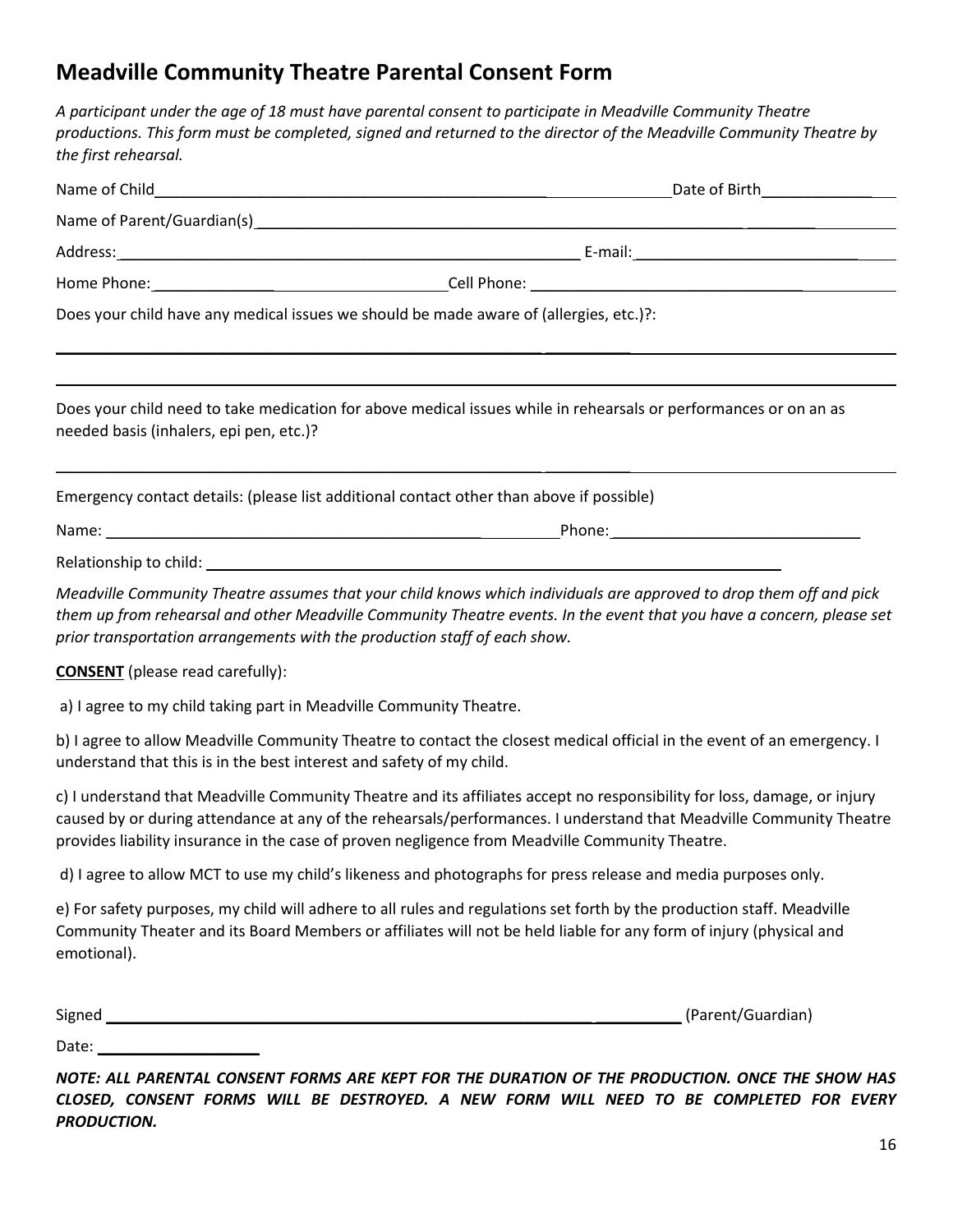#### **MEADVILLE COMMUNITY THEATRE**

#### **EMERGENCY MEDICAL INFO FORM**

Please provide us information that might help us help you in case you are injured or taken ill while at the Meadville Community Theatre. **ALL EMERGENCY MEDICAL FORMS WILL BE KEPT THROUGHOUT THE RUN OF THE SHOW AND DESTROYED ONCE THE PRODUCTION CLOSES.**

|                                                                                                                                                        |  | _Age______________ (circle one) Male Female |
|--------------------------------------------------------------------------------------------------------------------------------------------------------|--|---------------------------------------------|
|                                                                                                                                                        |  |                                             |
|                                                                                                                                                        |  |                                             |
| Whom do you wish us to contact in the event of an emergency:                                                                                           |  |                                             |
|                                                                                                                                                        |  |                                             |
|                                                                                                                                                        |  |                                             |
|                                                                                                                                                        |  |                                             |
|                                                                                                                                                        |  |                                             |
| Medical Insurance (Circle One) Yes No                                                                                                                  |  |                                             |
|                                                                                                                                                        |  |                                             |
|                                                                                                                                                        |  |                                             |
| Current Medications: (This is information Medics ask whenever they attend an emergency)                                                                |  |                                             |
|                                                                                                                                                        |  |                                             |
| Known Allergies: (Example: Any foods, molds, paint fumes, hair spray, personal products or other products you might<br>encounter in a theater setting) |  |                                             |
|                                                                                                                                                        |  |                                             |
| Medical Conditions: (Example: I am highly reactive to bee stings so I carry an Epi-Pen with me in the summertime. I keep<br>it in my)                  |  |                                             |
|                                                                                                                                                        |  |                                             |
|                                                                                                                                                        |  |                                             |
|                                                                                                                                                        |  |                                             |

*Information will only be used in the event of an emergency and will be kept in strictest confidence in accordance with HIPPA guidelines.*